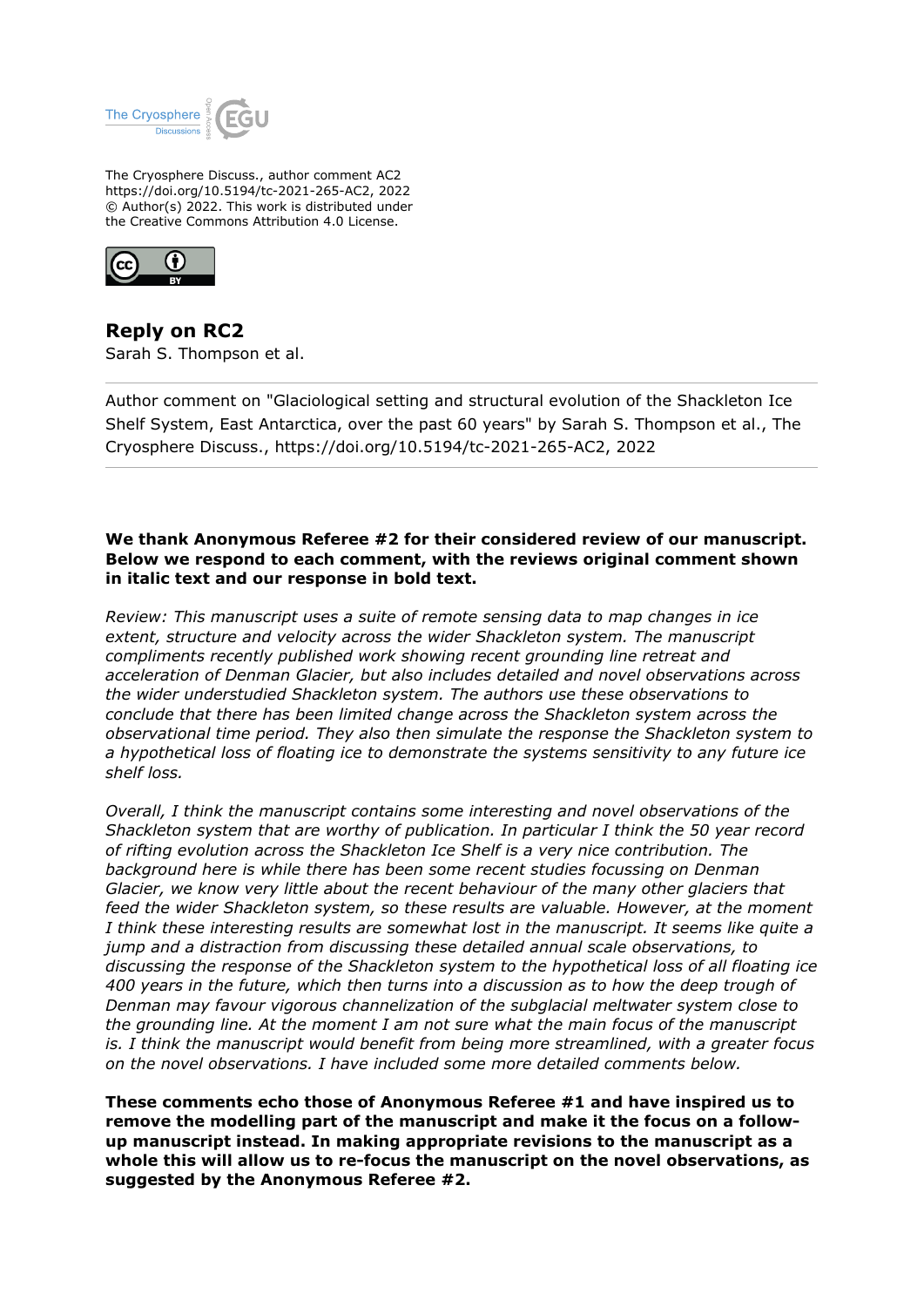*Observations: The authors state that there have been no significant annual variations in ice flow speed across the Shackleton system. I would argue that the use of 'significant' is not appropriate, what is 'significant' variations greater than 50 m yr-1 100 m yr-1 etc?.*

## **In this context we are using significant to mean greater than the uncertainty and in this case, we do not find that any changes are greater than the uncertainty. We will clarify this use in the text.**

*The plots in Figure 9 give a good overview of the longer-term changes in ice flow speed across the region. However, because they are in m/day and the scales are somewhat stretched it is difficult to determine if there has or has not been any annual variations in ice flow speed. A variation of 0.3 m/day equates to around 100m yr, which would be larger than the uncertainty of the velocity products and would be an interesting result. Are there similar scale variations, particularly in the faster flowing sections of the Shackleton system, to my eyes it looks that there could be, but I could be wrong, I really cannot tell from the plot alone?*

**May we refer to our corresponding answer to Anonymous Referee #1. The use of both m/year and m/day is deliberate as it appropriately reflects the temporal resolution of the available data. With all due respect, in our experience it is usually incorrect to state that "0.3 m/day equates to around 100m yr" because our experience with tracking glacier flow speeds over several decades shows that velocities can change on a daily basis.**

*In Figure 8 the authors plot an ice speed difference map between 2019 and 2020, I think to illustrate the acceleration of parts of the Scott Glacier. I think these plots are useful in giving a broad overview of the changes in ice speed. Could they also do this over a longer time period, maybe 2000-2010 and 2010-2020 (brackets whatever the availability of velocity data allows)? This would probably be the best visualization of the speed changes over the observational period.*

**We would be happy to add time periods, however this time-period was carefully chosen as it is the period where the multiple velocity maps allow the uncertainties to be much lower than the difference. Other time-periods are generally rather less clear. We are however happy to add such requested figures if desirable.**

*One of the most striking observations is the migration of the shear margin near Chungunov Island over just a few years. This is a somewhat unique observation. The authors have collated this wide range of velocity data, while they have tended to focus of ice speed, could they also focus on the velocity directional data? Is this change in shear margin caused by the whole Denman ice tongue 'wobbling' or a more localised change to do with Scott?*

**We can see from Figure 3b that Denman tongue does not appear to be 'wobbling' and all of the evidence we see indicates that changes are confined to Scott, likely a combination of ice front calving close to Mill Island, the rift opening from Chugunov Island towards Mill Island and the speed increases. While we are happy to calculate a flow direction difference between 2019 and 2020, we know from previous experience plotting directional arrows onto individual ice speed maps would provide a much clearer illustration of any changes in velocity direction.**

*Modelling: My expertise lies in remote sensing, so I am not in a position to comment on the methodological details of the modelling. But I did find the description of the modelling experiment carried out to be lacking. In the discussion it is stated that: 'The upper limit*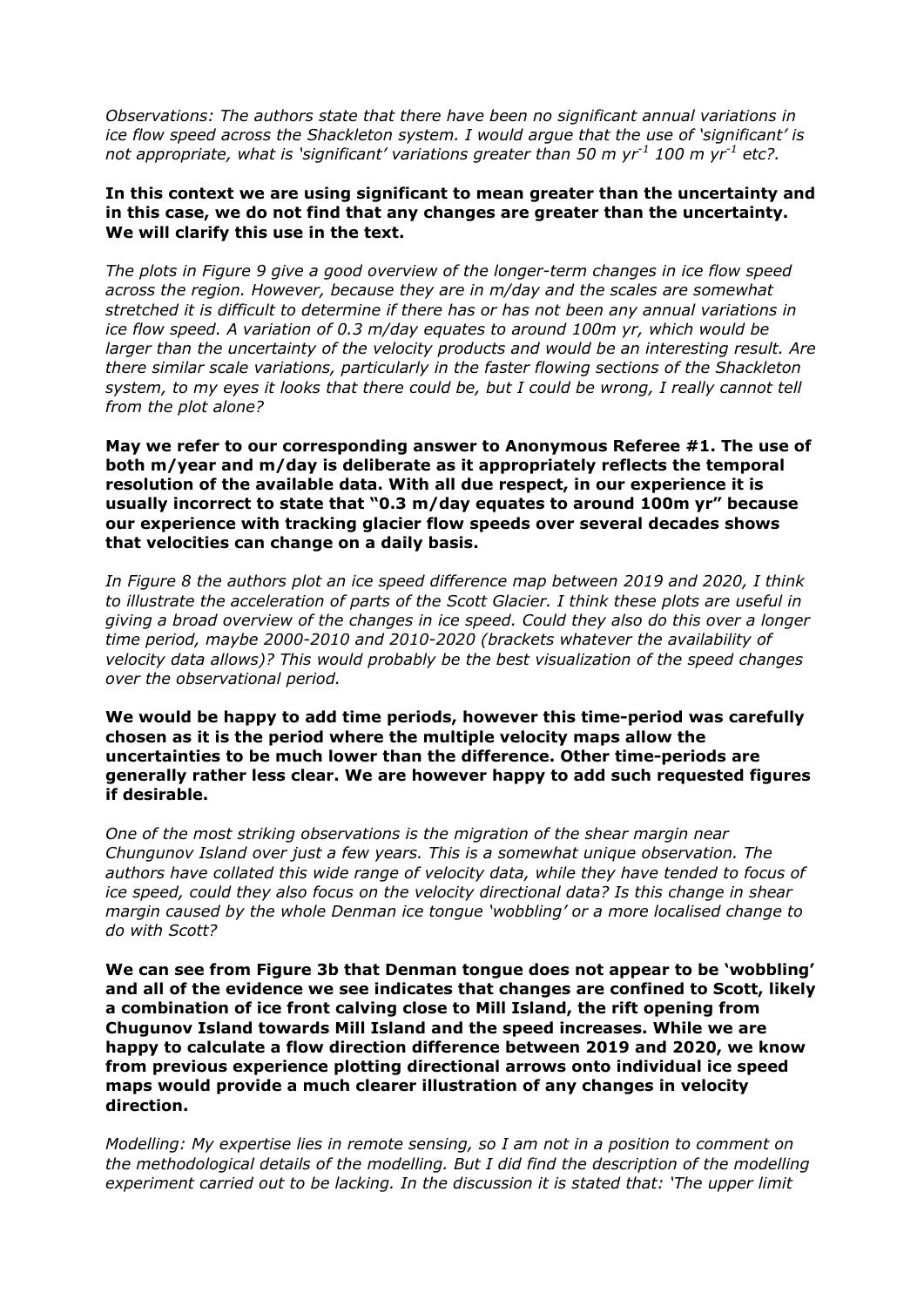*scenario of forcing in our BISICLES model runs suggests that noticeable grounding line retreat occurs in the Denman Glacier over the simulated 400-year time period' But in the methods section there is no mention of an upper or lower limit scenario, nor any mention of the timescales of the simulation. Aside from the basic description of model, there is only a very limited description of simulation. It is essential that the details here are expanded.*

*In wider point, while I think it could be a useful contribution to repeat the experiment in Martin et al., but with BedMachine, I did feel the modelling appeared as somewhat left field in the manuscript and appears as a bit of a jump in the discussion from the main body of observations. The general tone of the manuscript is that very detailed remote sensing observations have shown limited changes in the floating ice in the Shackleton system... But then the manuscript jumps to.. 'now we simulate the unrealistic loss of all floating ice in the Shackleton system'... The scientific rationale for this is unclear to me? Of course, it is entirely up to the authors, but I would point out that I think the detailed observations have the potential to be a nice contribution alone.*

**The term upper limit was used to indicate the upper limit of change in the system by removing all of the floating ice, rather than the upper limit of a series of scenarios. May we refer Anonymous Referee #2 to our response to Anonymous Referee #1 for an explanation of the anticipated logic of connection between observations and modelling in our original manuscript. Following up on these matching anonymous referee comments, and also explained in that response, we consequently propose to split the observational and modelling components into two manuscripts, removing the modelling from this manuscript which already largely focuses on observations.**

#### *Specific comments:*

*Line 59: I would not describe the acceleration of Denman Glacier since the 1970s as a short- term fluctuation*

**Whilst an increase in ice flow speed of the Denman Glacier clearly occurred between the 1970s and 2017 detailed examination of the timing of this change (as matched by our own feature-tracking based inferences) reveals that almost all of it happened sometime between 1972 and 1989, with very little change since. We will review this aspect of the manuscript and make appropriate revisions to emphasise the more recent stability in ice flow speed.**

*Line 62: 'the glacier' – please clarify in the text that you are presumably referring to Denman Glacier.*

# **Yes, we are referring to the Denman Glacier.**

*Line 113: Landsat 1 was not mentioned in the above paragraph? Was it used?*

**Landsat 1 MMS acquired 27th February 1974 was used in Figure 5b and will be added to the paragraph describing the data used.**

*Line 118-129: What software was used for the feature tracking?*

# **The standard Gamma software was used, and this information will be added to the manuscript.**

*Line 164: That of Rignot (2011) – Do you mean the MEASURES ice velocity mosaic?*

# **This section will be removed from the manuscript as outlined above.**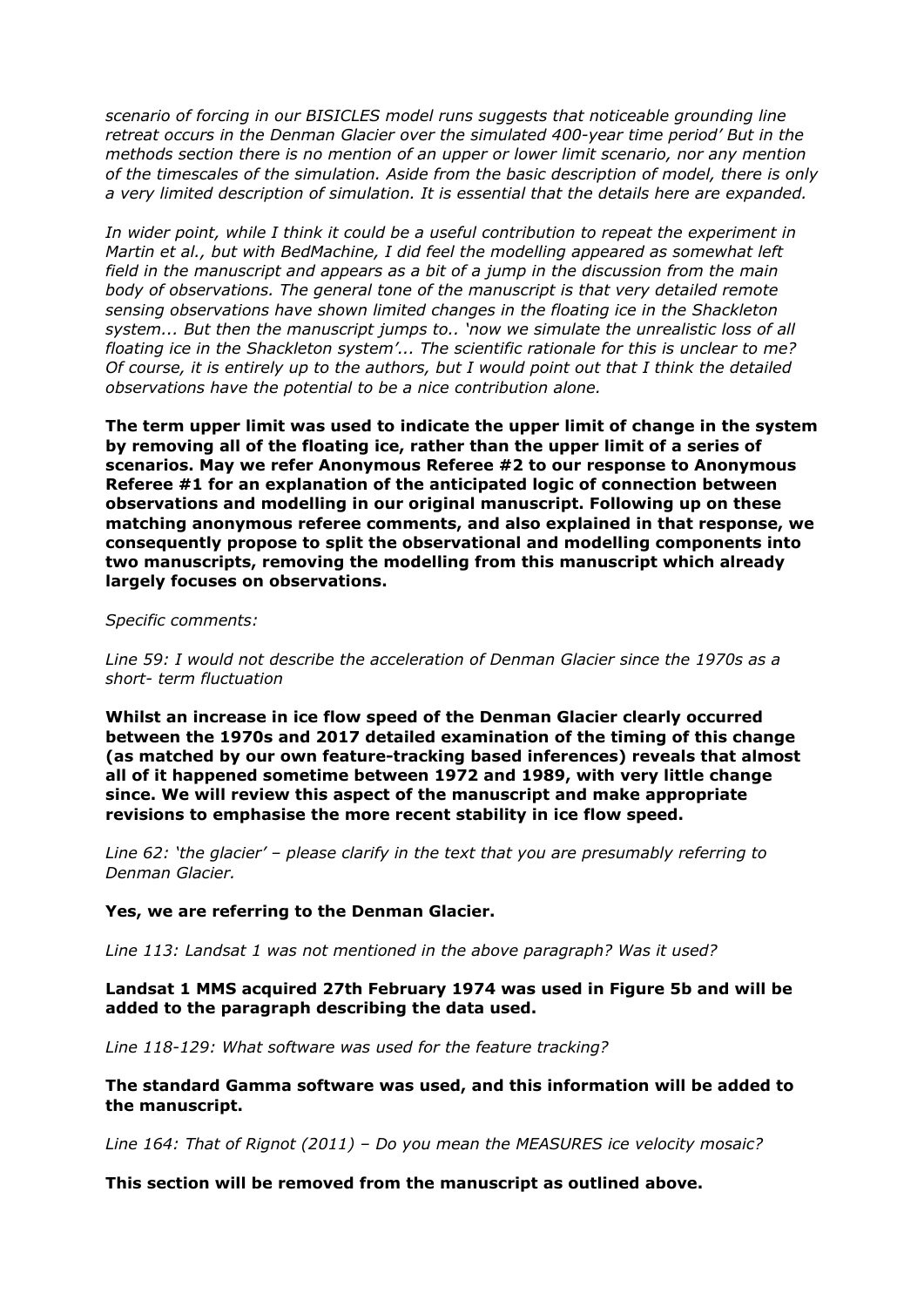*Line 173-178: I think much more detail is needed here (see comment above)*

# **This section will be removed from the manuscript as outlined above.**

*Line 189: Not sure 'remarkable' would be the word I would use here*

# **Will remove remarkably from the sentence.**

*Line 243-245: Its nice to see the changes between 2019 and 2020, but I think you could also expand to include 2000-2010 and 2010-2020, maybe even 2000-2020.*

**As outlined above in response to general comments, this time-period was carefully chosen as it is the period where the multiple velocity maps allow the uncertainties to be much lower than the difference. Other time-periods are generally rather less clear. We are however happy to add such requested figures if desirable.**

*Line 250: Please use the correct citations for the Measures and ITS LIVE velocity products. I think the correct details can be found on each respective website.*

# **The correct citations will be included for both.**

*Line 267: Is d Chugunov Island?*

#### **C is Chugunov Island and has been relabelled accordingly.**

*Line 269: The paragraph is discussing modelling results. Therefore, I think it needs a new appropriate subsection, currently it is under 'ice flow speed'.*

#### **This section will be removed from the manuscript as outlined above.**

*Line 285: 'Not changed significantly' What is 'significantly'? Observations of Denman have shown that its grounding line has been retreating and that it has been accelerating and losing mass, this is contradictory.*

**As explained in our response to Anonymous Referee #1 it is natural for systems such as the Shackleton Ice Shelf to undergo some variability. Within the framework of our regional observations of system structural evolution (and indeed modelling experiments) previous authors' inferences point to relatively minor dynamic changes that do not necessarily point to a system that is on its path to instability. We will clarify this point in further detail in the revised manuscript.**

*Line 285-302: I think you could be more detailed in this section. One of the key results here is the lack of propagation of the rifting across the Shakleton over the past 50 years, with the exception of some small activity over the past few years. This is a key result. What does this mean and how does it tie into the wider body of literature? In other regions rifting evolution has been key to ice shelf stability? How important could the melange that fills these rifts be (see recent Larour Larsen C paper in PNAS)?, etc..*

**There have indeed been a series of manuscripts that examine the importance of suture zones and their mélange fills on rift propagation, not least those on Larsen C cited here, as led by some of the current authorship team (Kulessa et al., 2014, 2019, both in Nature Communications), that pre-date the Larour et al. manuscript quoted here. So we completely agree, rift mélange is indeed critical to ice shelf stability and we are very happy to add an expanded explanation to**